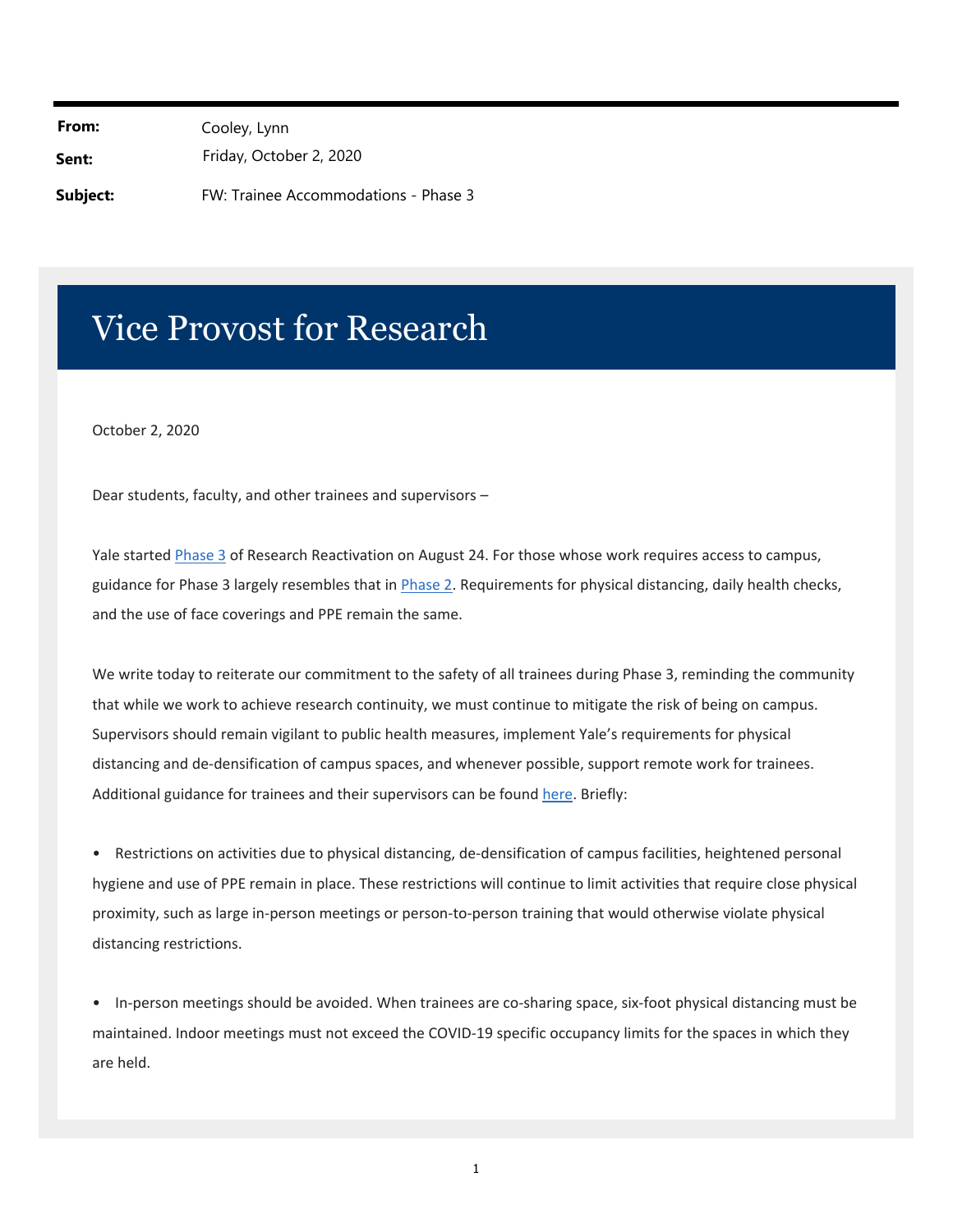• If a trainee tests positive for COVID-19, they should isolate for 10 days and, if symptomatic, until they are free of fever for 24 hours, in order to prevent transmission to others. (University‐mandated isolation days will not count against sick days allotted to postdoctoral associates and fellows.) Someone who tests positive through the university [testing program](https://covid19.yale.edu/screening) will be contacted by Yale Health with instructions and advice and will be asked to participate in Yale's contact tracing program. Individuals may reach out to their designated Health and Safety Leaders (HSL) from within their [Yale schools](https://covid19.yale.edu/health-and-safety-leaders) for assistance with academic accommodations. Individuals who test positive through non‐Yale testing venues are required to isolate and are encouraged to notify their supervisor or HSL. Trainees with questions about testing, contact tracing, isolation, and/or quarantine may contact the Campus COVID Resource Line (203.432.6604) or visit [htt](https://covid19.yale.edu/health-guidelines)[ps://covid19.yale.edu/health‐guidelines.](https://covid19.yale.edu/health%E2%80%90guidelines) 

• Trainees who have disability-related concerns about resuming on-campus research (which may include health circumstances directly related to the COVID‐19 pandemic) should refer to existing Yale policies regarding accommodation requests. Trainees who are Yale College, GSAS, or professional school students should [register](https://covid19.yale.edu/health-guidelines) with Student Accessibility Services (documentation guidelines are here). Postdoctoral associate trainees should contact the Office of Institutional Equity and Access. Postdoctoral fellows should contact the Office of Postdoctoral Affairs (guidelines are here).

Further details regarding these recommendations are in the recent [report from the Trainee Accommodations](https://research.yale.edu/trainee-accommodations-phase-3)  [Committee](https://research.yale.edu/trainee-accommodations-phase-3). We ask faculty advisers and supervisors to review these recommendations and act accordingly. We appreciate everyone's concern for the safety and well‐being of our community during this time.

Sincerely,

Lynn Cooley Dean of the Graduate School of Arts and Sciences

Michael Crair Vice Provost for Research